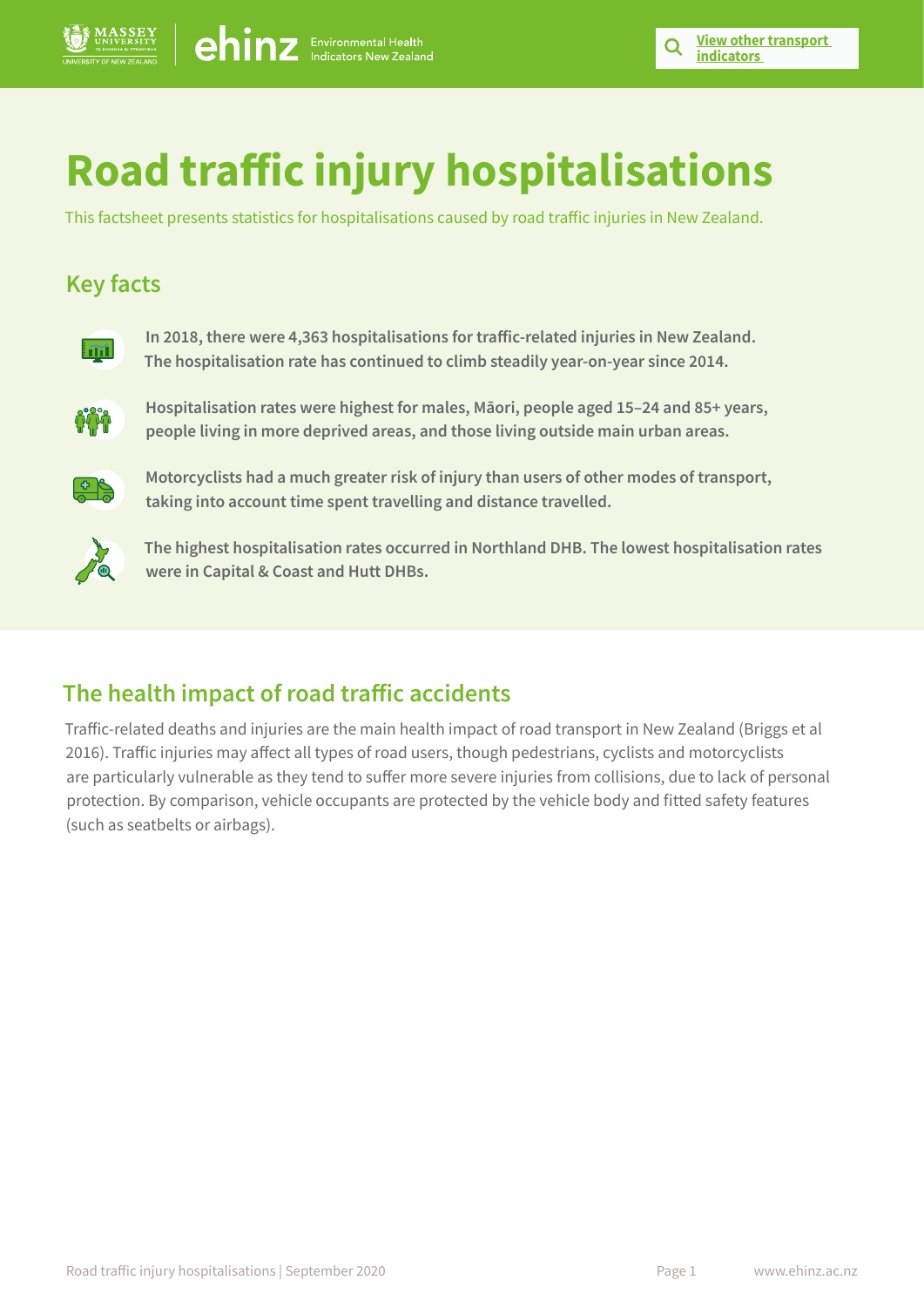## **Traffic injury hospitalisations increased from 2014 to 2018**

In 2018, there were 4,363 hospitalisations for traffic injuries in New Zealand. The majority of these were for the occupants of motor vehicles (61%, 2,667 hospitalisations). A further 23% (996 hospitalisations) were motorcyclists, while 10% (438 hospitalisations) were pedestrians and 5% (215 hospitalisations) were cyclists. The remaining 47 hospitalisations were for other modes of transport.

The age-standardised rate for all traffic injury hospitalisations decreased between 2001 and 2014 but has risen steadily since then. The pattern of change is primarily driven by changes in the hospitalisation rate for vehicle occupants (Figure 1a).

The hospitalisation rate for motorcyclists decreased from 2008 to 2012, but increased somewhat since then (Figure 1b).

The hospitalisation rate for pedestrians decreased from 11.5 per 100,000 in 2001 to 8.5 per 100,000 in 2018. The rate for cyclists stayed mostly unchanged throughout this period (Figure 1b).

#### **Figure 1a & 1b: Traffic injury hospitalisations, by mode of transport, 2001–2018**

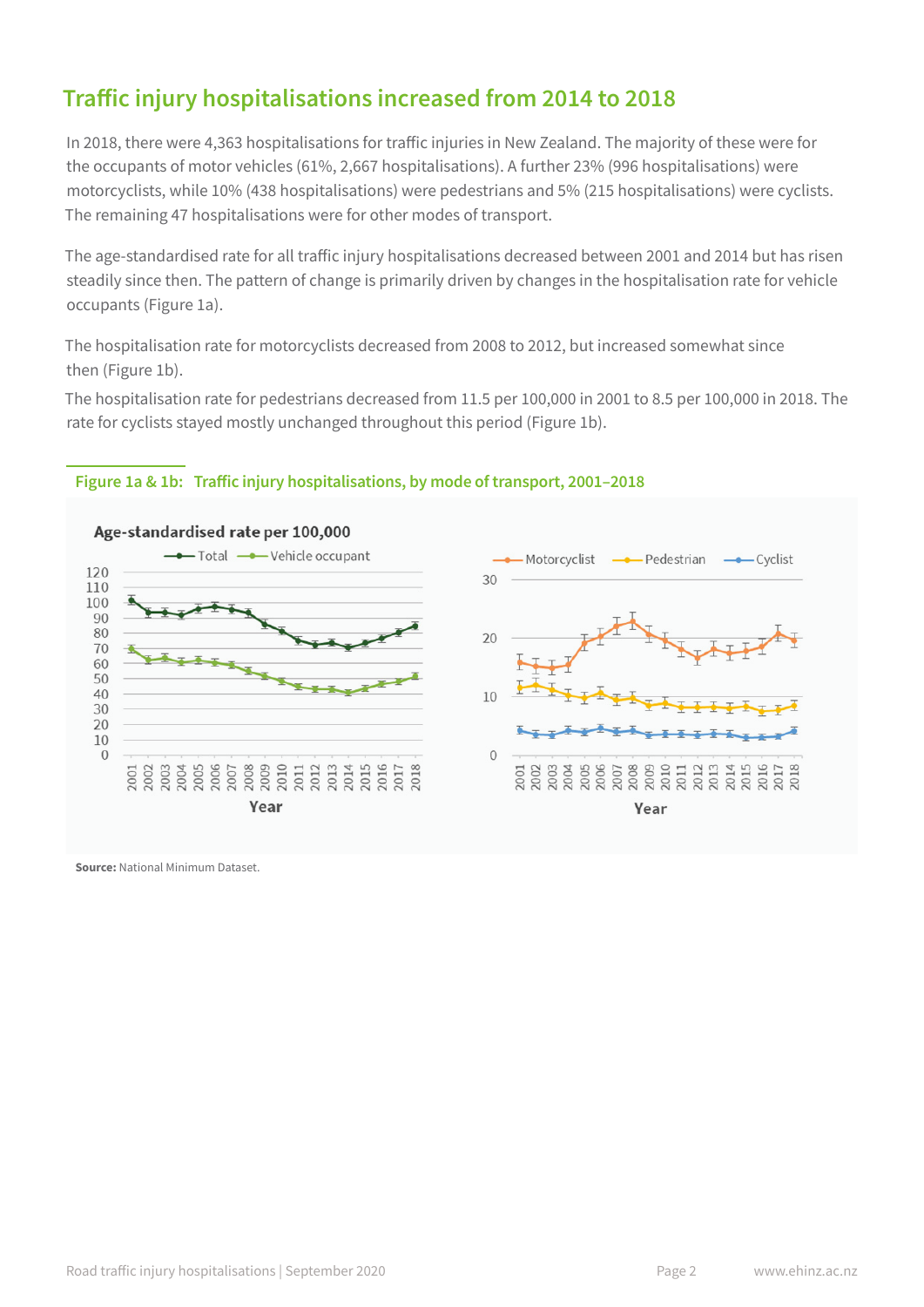## **Motorcyclists were most at risk of injury**

Although travel by motorcycle only represents a very small proportion of the time and distance New Zealanders travel every year, the risk of injury hospitalisations per time and distance travelled was substantially higher for motorcyclists than any other mode of transport. In 2015–18, for every million hours travelled by motorcycle annually there were 348.9 hospitalisations, while for every million kilometres travelled, there were 8.2 hospitalisations (Table 1).

|                                                          | <b>Vehicle</b><br>occupant | <b>Motorcyclist</b> | <b>Pedestrian</b> | <b>Cyclist</b> | <b>All traffic</b> |
|----------------------------------------------------------|----------------------------|---------------------|-------------------|----------------|--------------------|
| Million hours travelled                                  | 1,232.8                    | 2.7                 | 143.2             | 21.9           | 1,400.6            |
| Million kilometres travelled                             | 47,886.7                   | 113.2               | 666.5             | 304.2          | 48,970.5           |
| Number of hospitalisations                               | 2385                       | 933                 | 396               | 168            | 3,912              |
| <b>Hospitalisations per million hours</b>                | 1.9                        | 348.9               | 2.8               | 7.7            | 2.8                |
| <b>Hospitalisations per million</b><br><b>kilometres</b> | < 0.1                      | 8.2                 | 0.6               | 0.6            | 0.1                |

#### **Table 1: Traffic injury hospitalisation risk by mode of transport, 2015–18**

**Notes:** The annual average injury hospitalisations for the four-year period 2015–2018 from the National Minimum Dataset was calculated based on calendar year (January–December), while the annual average time and distance travelled (from the 2015–2018 Household Travel Survey) was based on the financial year (July–June). These are the intervals for which the data is recorded in each source.

**Source:** National Minimum Dataset (Ministry of Health) and the New Zealand Household Travel Survey (Ministry of Transport), 2015–18.

## **Hospitalisation rates for both sexes have increased since 2014**

The hospitalisation rates for both sexes were substantially lower in 2018 than in 2001. However, both rates have increased since 2014. The 2018 rates for both males (108.6 per 100,000) and females (61.2 per 100,000) were significantly higher than in 2014, when both rates were at their lowest level since 2001.



#### **Figure 2: Traffic injury hospitalisations, by sex, 2001–18**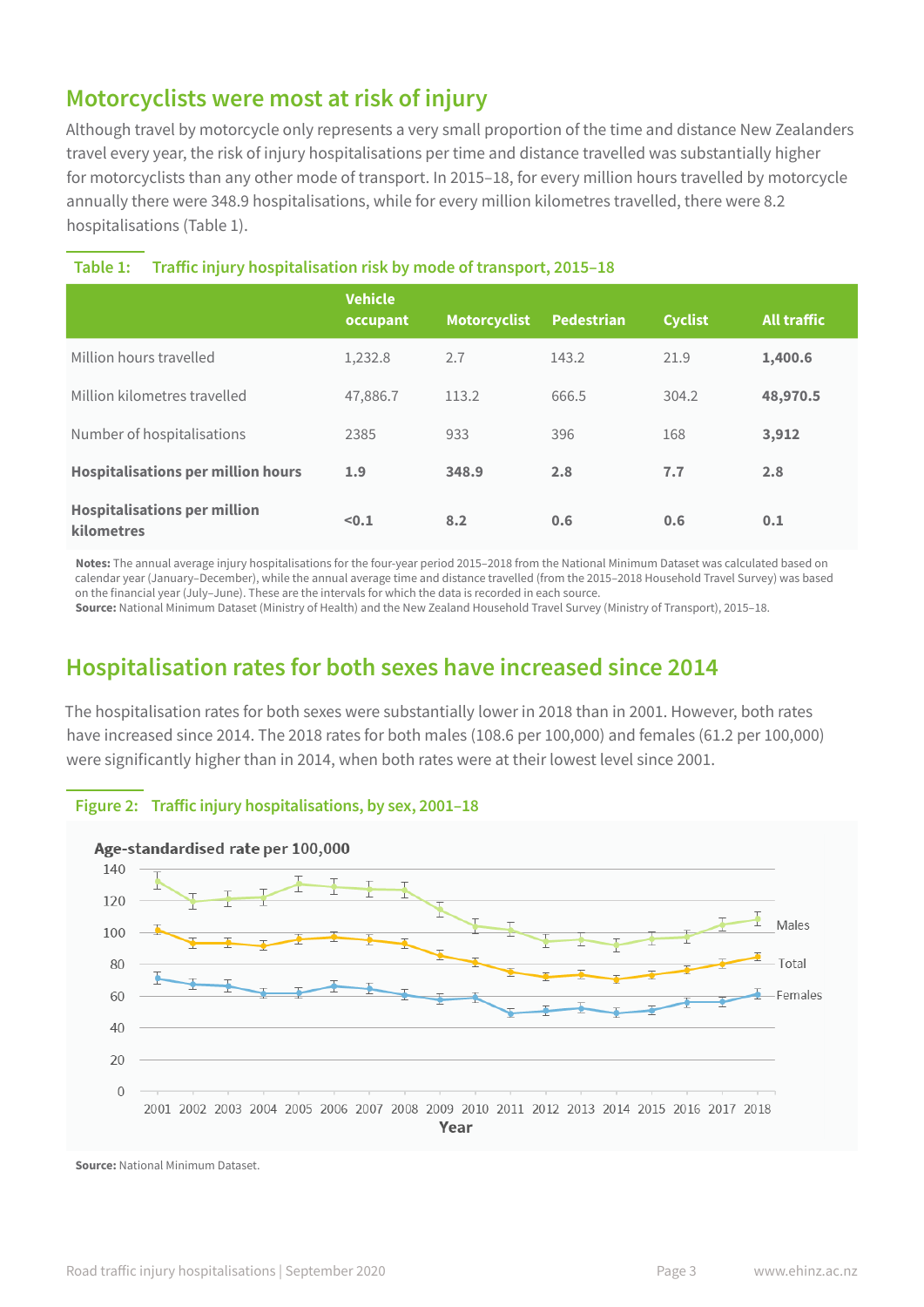## **The highest hospitalisation rates were among 15–24-year olds and 85+ year olds**

People aged 15–24 years old and 85+ years had the highest road traffic injury hospitalisation rates in 2018. In the working age groups from 15–64 years, males had significantly higher rates than females (Figure 3).



#### **Figure 3: Traffic injury hospitalisations, by age group and sex, 2018**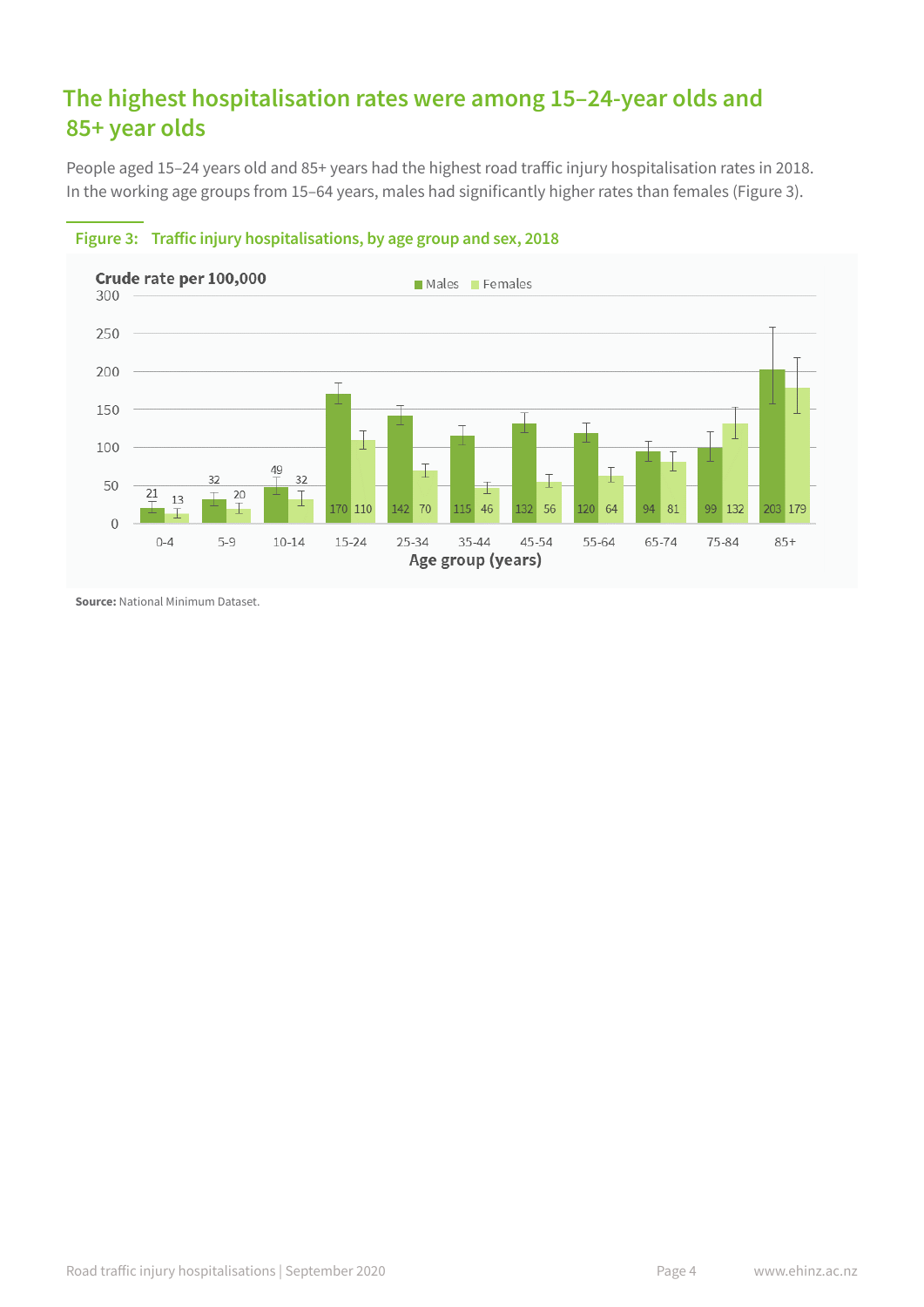## **Māori had higher traffic injury hospitalisation rates**

In 2018, Māori had higher age-standardised hospitalisation rates for traffic injuries than other ethnic groups, both overall as well for males and females. Males had significantly higher hospitalisation rates than females in all ethnic groups except for Asians.



#### **Figure 4: Road traffic injury hospitalisation rates, by ethnic group (prioritised) and sex, 2014–18**

**Source:** National Minimum Dataset.

The hospitalisation rate for Māori was consistently higher than for any other ethnic group from 2001 onwards. The rate for Māori increased from a low rate in 2014 to the highest rate since 2006 in 2018 (144.7 per 100,000). The rate for Pacific people also increased somewhat from 2012 onwards (Figure 5a).

The rate for the European/Other group also increased between 2015 and 2018 (Figure 5b), despite a generally decreasing trend since 2001. The rate for Asians decreased between 2001–06 and remained stable from that point onward.

## **Figure 5a & 5b: Road traffic injury hospitalisation rates, by ethnic group (prioritised), 2001–18**



Age-standardised rate per 100,000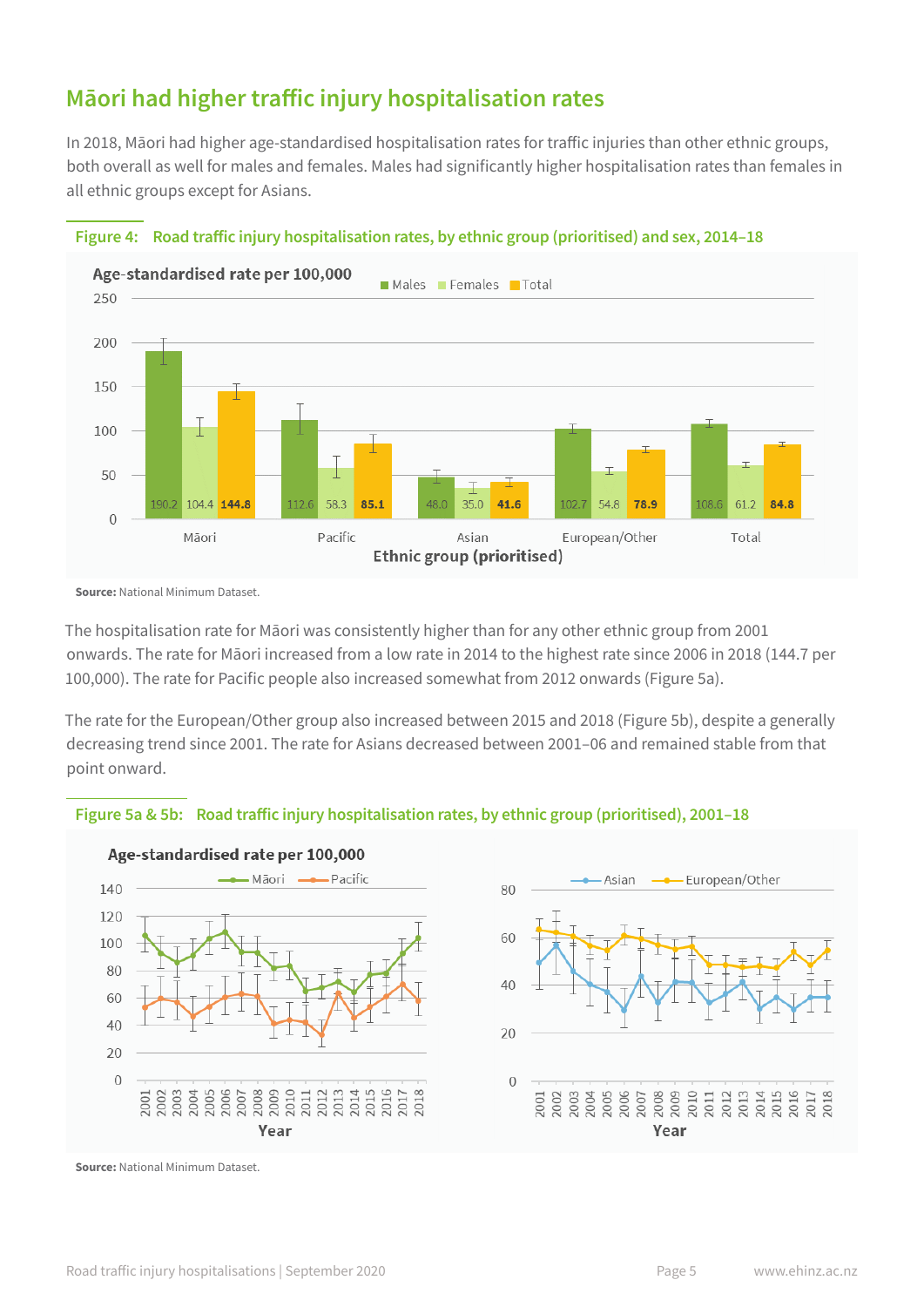## **People living in more deprived areas had higher hospitalisation rates for traffic injuries**

Hospitalisation rates in the most deprived areas were much higher than those in the least deprived areas in 2018, for both males and females (Figure 6). Standardising for age, people living in the most deprived areas were twice as likely to be hospitalised for a road traffic injury than those in the least deprived areas (standardised rate ratio = 2.2, 95% confidence interval 2.0–2.4).





**Source:** National Minimum Dataset.

## **People living in main urban areas had lower traffic injury hospitalisation rates**

People living in main urban areas had much lower hospitalisation rates for road traffic injuries than people living in secondary urban, minor urban and rural areas in 2018 (Figure 7).



**Figure 7: Road traffic injury hospitalisation rates, urban-rural classification and sex, 2018**

**Note:** Urban/rural classification is for 2013. Main urban areas refer to major towns and cities with a population of 30,000 or more. Secondary urban areas are smaller towns with a population of 10,000–29,999 people. Minor urban areas are towns with a population of 1,000–9,999 people. Rural areas include rural centres, and rural areas outside of these. **Source:** National Minimum Dataset.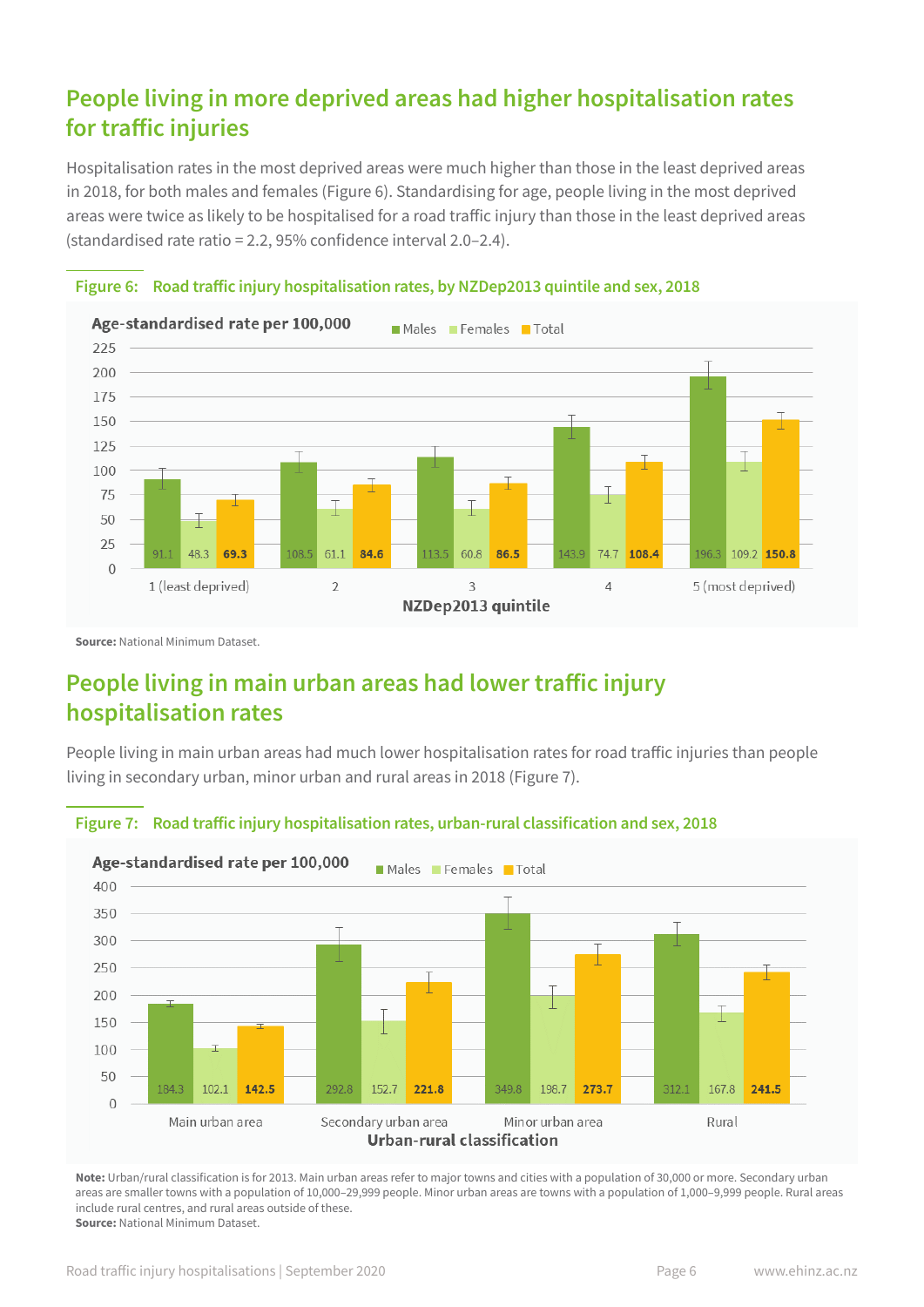## **The highest traffic injury rates occurred in Northland DHB**

The highest hospitalisation rates for all forms of traffic injury combined were in Northland DHB, while the lowest rates were in Capital & Coast DHB (Figure 8).



#### **Figure 8: Road traffic injury hospitalisation, by DHB, 2018**

**Source:** National Minimum Dataset.

## **Road traffic injury hospitalisation statistics by road user type**

In 2018, males had significantly higher hospitalisation rates than females across all modes of transport (Figure 9). The contrast between males and females was especially strong among motorcyclists.



## **Figure 9: Road traffic injury hospitalisations, by mode of transport and sex, 2018**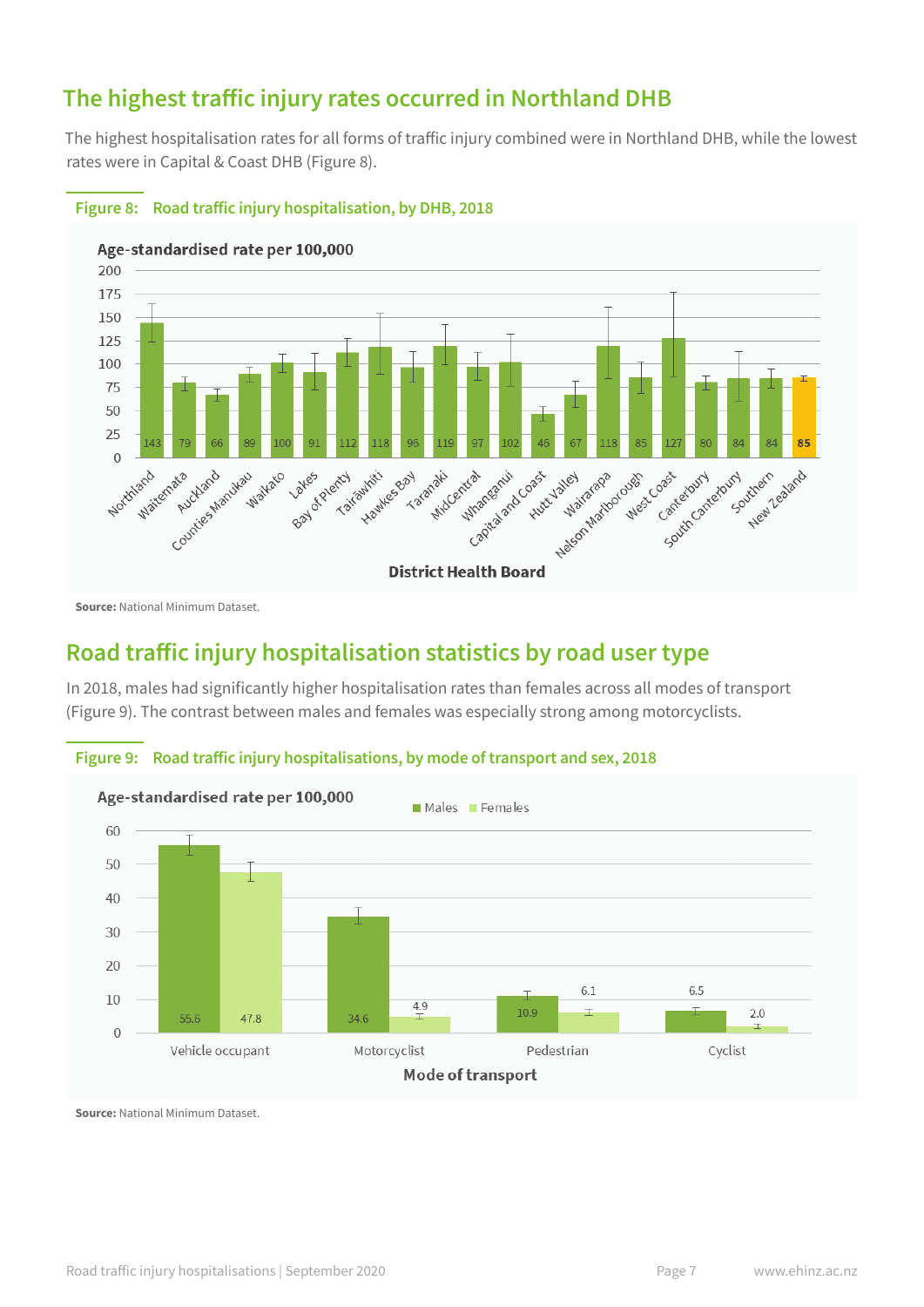For vehicle occupant injuries, young adults (15–24 years) and older people (75+ years) had the highest hospitalisation rates (Figure 10a). Motorcyclist hospitalisation rates were high among most age groups of legal driving age but fell away past the age of 65 (Figure 10b).

For pedestrian injuries, the highest hospitalisation rates were among people aged 75 years and over (Figure 10c). For cyclist injuries, hospitalisation rates were somewhat, but not significantly higher among those aged 10–14 years and 35–74 years (Figure 10d).



**Figure 10a:** Vehicle occupant hospitalisation rates, by age group, 2018 **Figure 10b:** Motorcyclist hospitalisation rates, by age group, 2018



**Figure 10c:** Pedestrian hospitalisation rates, by age group, 2018 **Figure 10d:** Cyclist hospitalisation rates, by age group, 2018

**Note:** An asterisk (\*) shows that the rate has been supressed due to low numbers (<5). **Source:** National Minimum Dataset.





**Figure 10a - 10d: Hospitalisation rates by age group and mode of transport, 2018**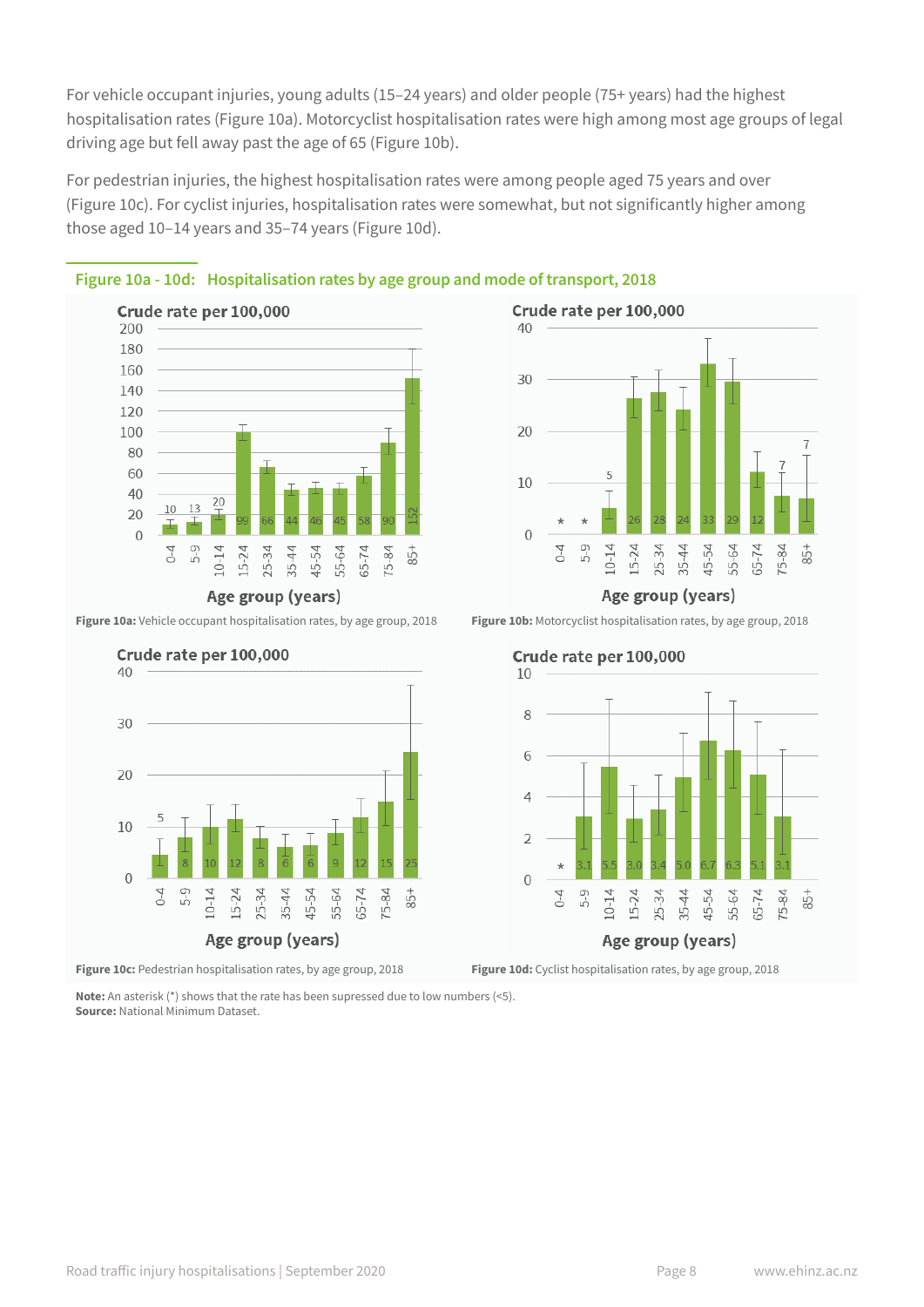In 2018, Māori had significantly higher hospitalisations rates for vehicle occupant and motorcyclist injuries than other ethnic groups (Figure 11). Māori and Pacific people also had higher rates of pedestrian injury.



**Figure 11: Road traffic injury hospitalisations, by ethnic group (prioritised) and mode of transport, 2018**

**Notes:** An asterisk (\*) shows that the rate has been suppressed due to low numbers (<20). **Source:** National Minimum Dataset.

In 2018, the hospitalisation rates for motor vehicle occupants, motorcyclists and pedestrians were all higher in the most deprived quintiles than in the least deprived. There was a particularly strong contrast in the hospitalisation rates for vehicle occupants between the least and most deprived quintiles. For cyclist injuries, the hospitalisation rate was higher in the least deprived quintile than in the most deprived quintile (Figure 12).

#### **Figure 12: Road traffic injury hospitalisations, by NZDep2013 quintile and mode of transport, 2018**

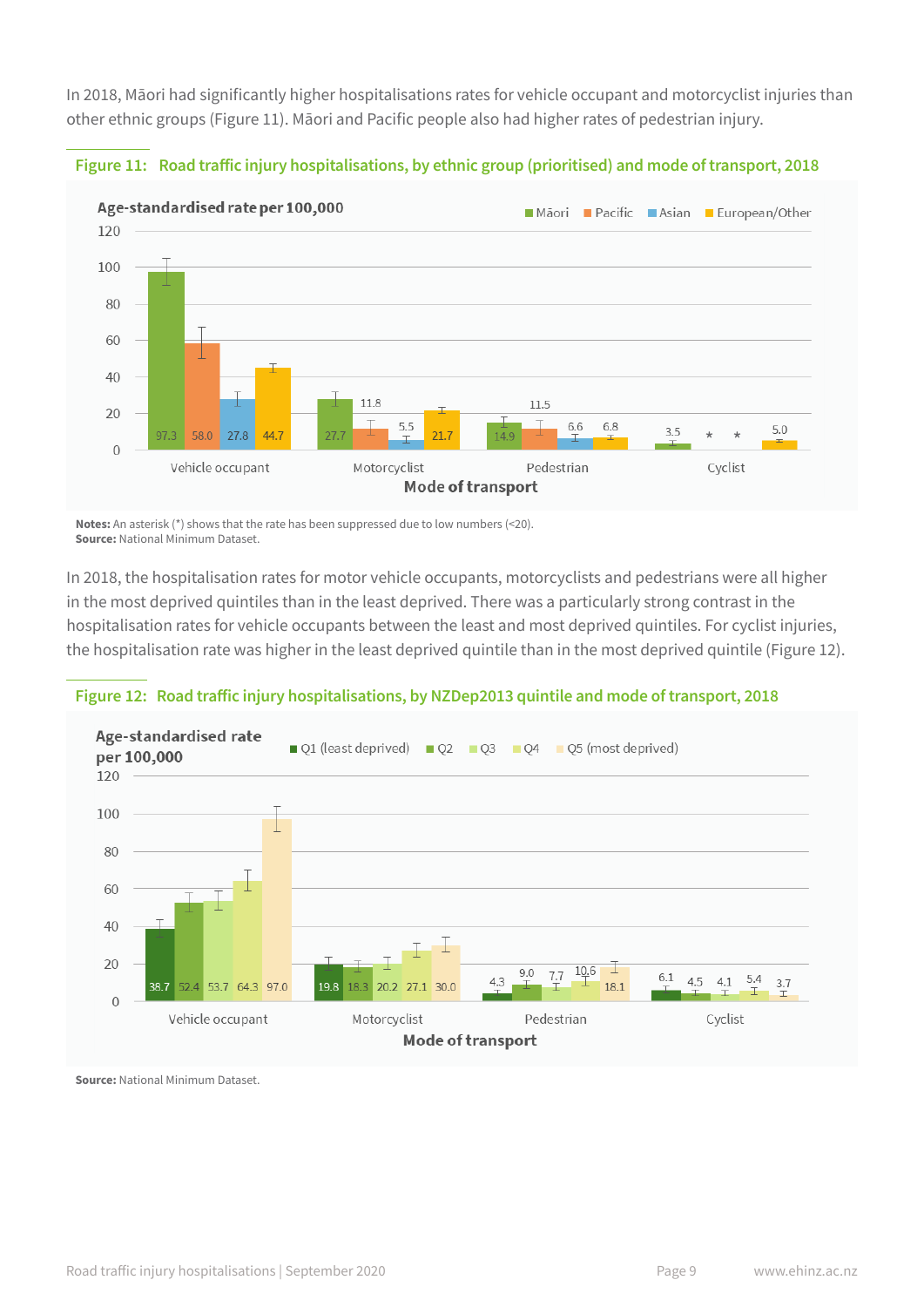## **Road traffic injury hospitalisation statistics by road user type and DHB**

The following graphs present crude rates rather than age-standardised rates, due to low numbers of hospitalisations in some district health boards (DHBs). This means that the results do not take into account the differing population age structures in different DHBs.

Similar to the overall hospitalisation rates (see Figure 8 above), Northland DHB also had the highest rate of vehicle occupant hospitalisations in 2016–18, and Capital and Coast DHB had the lowest (Figure 13).



#### **Figure 13: Vehicle occupant hospitalisations, by DHB, 2016–18**

**Source:** National Minimum Dataset

Furthermore, Northland DHB also had the highest motorcyclist hospitalisation rates in 2016–18, while Capital and Coast DHB once again had the lowest.



#### **Figure : 14 Motorcyclist hospitalisations, by DHB, 2016–18**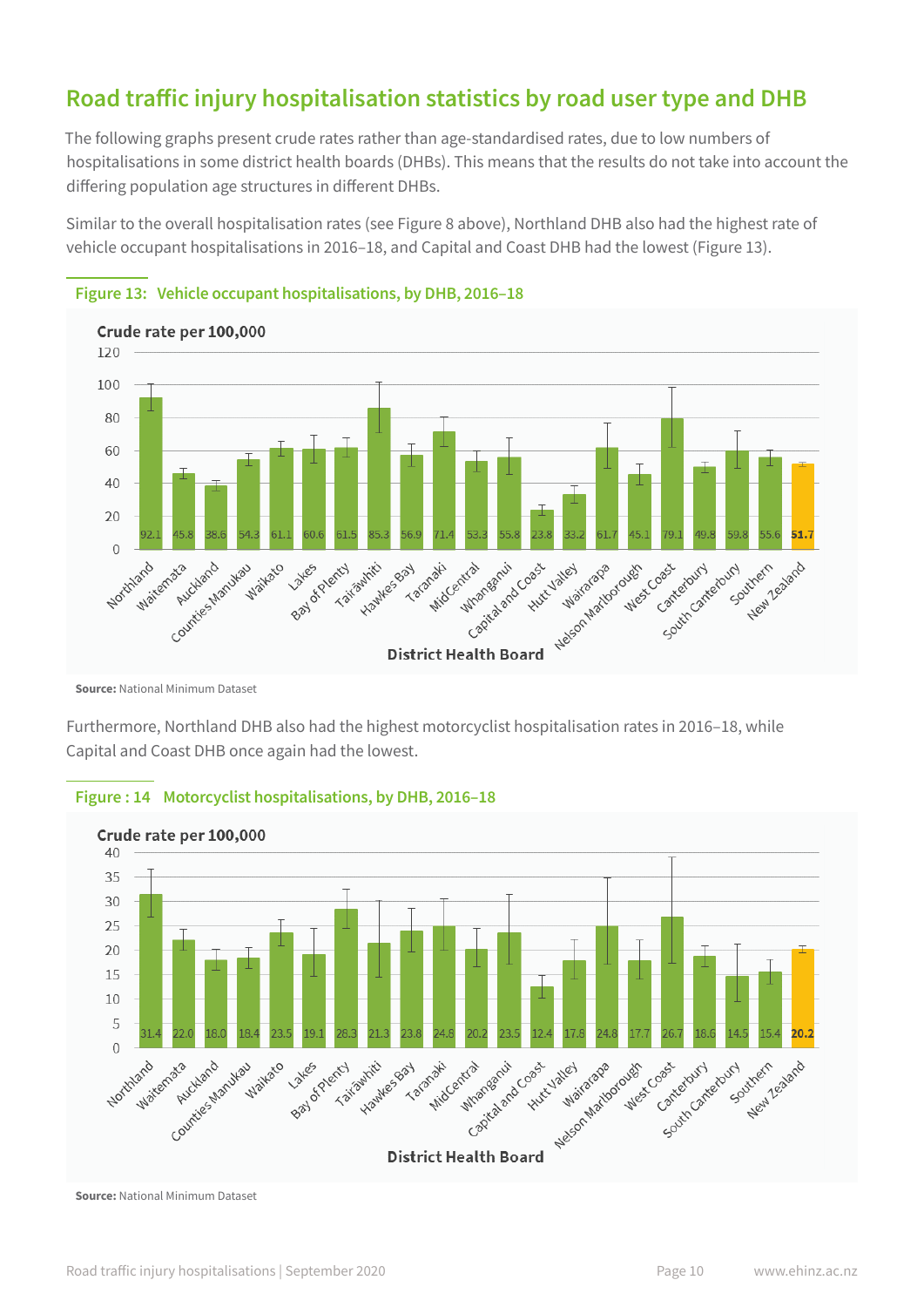Hospitalisation rates for pedestrian injuries were highest in Tairāwhiti DHB, and lowest in South Canterbury DHB. (Figure 15).



#### **Figure 15: Pedestrian hospitalisations, by DHB, 2016–18**

**Notes:** An asterisk (\*) shows that the crude rate was suppressed due to low counts (<5). **Source:** National Minimum Dataset

The highest rate of cyclist hospitalisations occurred in Nelson Marlborough DHB, and the lowest in Counties Manukau DHB (Figure 16).



#### **Figure 16: Cyclist hospitalisations, by DHB, 2016–18**

**Notes:** An asterisk (\*) shows that the crude rate was suppressed due to low counts (<5). **Source:** National Minimum Dataset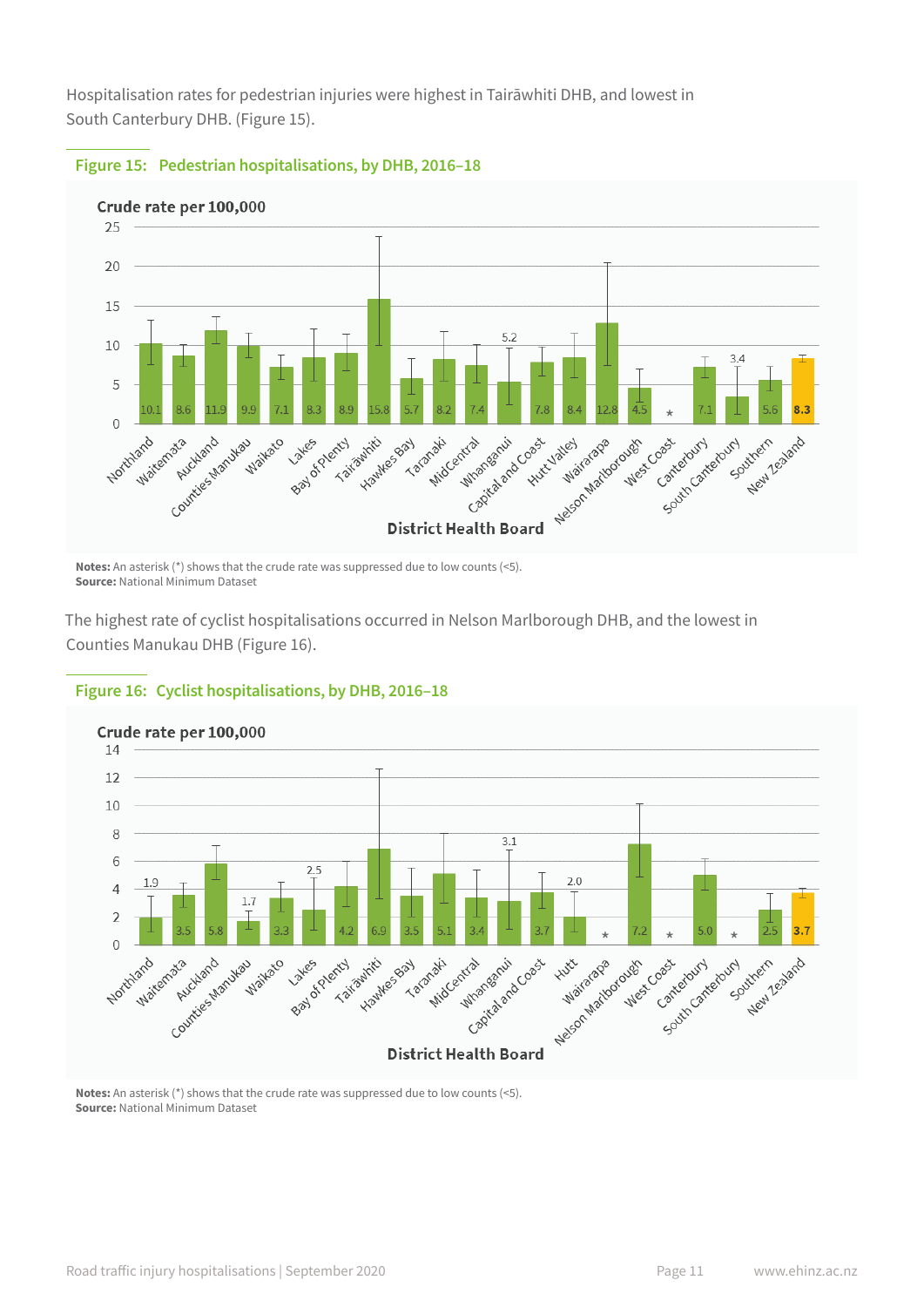## Data for this factsheet

Data for this indicator comes from the National Minimum Dataset, published by the Ministry of Health. The following ICD–10AM codes were used to identify relevant cases from the dataset:

- Vehicle occupant [V30–V79] (.4–.9), [V83–V86] (.0–.3);
- Motorcyclist [V20–V28] (.3–.9), V29(.4–.9);
- Pedal cyclist [V12–V14] (.3–.9), V19(.4– .6);
- Pedestrian [V02–V04] (.1,.9), V09.2;
- Other: V80(.3–.5), V81.1, V82.1;
- Unspecified: V87(.0–.8), V89.2.

These ICD codes are consistent with the classification of external cause of injury used by the Centers for Disease Control and Prevention (2002). Hospitalisations have excluded deaths, day cases, short Emergency Department stays, transfers, overseas visitors, and readmissions (Langley et al, 2002; Ministry of Health, 2006, 2015). Age-standardised rates have been presented where possible, to account for the population age structures of different population groups.

95% confidence intervals have been presented as error bars on graphs. Unless otherwise stated, all differences mentioned in the text between two values are statistically significant at the 5% level or less. With the exception of table 1, all denominators are the population of the relevant subgroup. For additional information, see the metadata link below.

## References

Briggs D, Mason K, Borman B. 2016. Rapid assessment of environmental health impacts for policy support: The example of road transport in New Zealand. *International Journal of Environmental Research and Public Health* 13:61.

Centers for Disease Control and Prevention. 2002. *ICD Framework: External Cause of Injury Mortality Matrix*. Retrieved 18/03, 2015, from **http://www.cdc.gov/nchs/injury/ice/matrix10.html**

Langley J, Stephenson S, Cryer C, Borman B. 2002. Traps for the unwary in estimating person-based injury incidence using hospital discharge data. *Injury Prevention*, 8(4), 332–337.

Ministry of Health and ACC. 2013. Injury-related Health Loss: *A report from the New Zealand Burden of Diseases, Injuries and Risk Factors Study 2006–2013*. Wellington: Ministry of Health.

Ministry of Health. 2006. *Hospital Throughput for DHBs and their Hospitals*. Retrieved 4/8/2020, from **https://www. moh.govt.nz/notebook/nbbooks.nsf/0/20B44017FDACF6C54C2565D7000E0D5A/\$file/hospital-throughput-0405.pdf**

Ministry of Health. 2015. *Factsheet: Short stay emergency department events*. Retrieved 23/6/2017, from **https://www.health.govt.nz/publication/factsheet-short-stay-emergency-department-events**